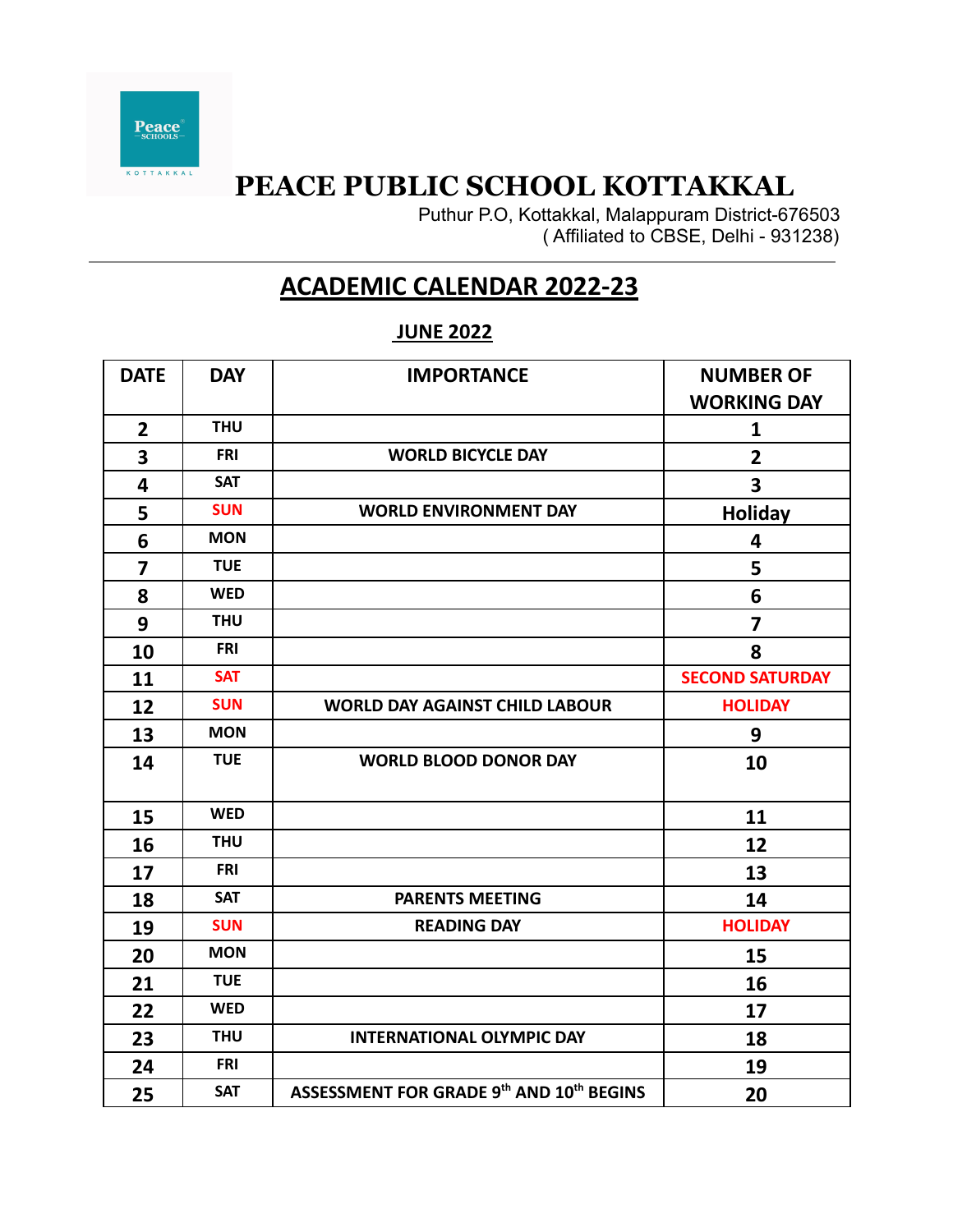| 26 | <b>SUN</b> | <b>INTERNATIONAL DAY AGAINST DRUG ABUSE</b> | <b>HOLIDAY</b> |
|----|------------|---------------------------------------------|----------------|
| 27 | <b>MON</b> |                                             | 21             |
| 28 | <b>TUE</b> |                                             | 22             |
| 29 | <b>WED</b> |                                             | 23             |
| 30 | <b>THU</b> | INTERNATIONAL DAY FOR PARLIAMENTARISM       | 24             |
|    |            | (SCHOOL ELECTION)                           |                |

### **JULY 2022**

| <b>DATE</b>             | <b>DAY</b> | <b>IMPORTANCE</b>                                  | <b>NUMBER OF</b>       |
|-------------------------|------------|----------------------------------------------------|------------------------|
|                         |            |                                                    | <b>WORKING DAY</b>     |
| $\mathbf{1}$            | <b>FRI</b> | <b>Doctors Day</b>                                 | 25                     |
| $\overline{2}$          | <b>SAT</b> |                                                    | 26                     |
| 3                       | <b>SUN</b> |                                                    | <b>HOLIDAY</b>         |
| $\overline{\mathbf{4}}$ | <b>MON</b> |                                                    | 27                     |
| 5                       | <b>TUE</b> | <b>BASHEER DAY</b>                                 | 28                     |
| $6\phantom{1}$          | <b>WED</b> |                                                    | 29                     |
| $\overline{\mathbf{z}}$ | <b>THU</b> | <b>School Investiture function/House Induction</b> | 30                     |
| 8                       | <b>FRI</b> | EID UL-AZHA HOLIDAYS BEGINS                        | <b>HOLIDAY</b>         |
| 9                       | <b>SAT</b> |                                                    | <b>SECOND SATURDAY</b> |
| 10                      | <b>SUN</b> |                                                    | <b>HOLIDAY</b>         |
| 11                      | <b>MON</b> | <b>World Population Day</b>                        | <b>HOLIDAY</b>         |
| 12                      | <b>TUE</b> | <b>PAPER BAG DAY</b>                               | <b>HOLIDAY</b>         |
| 13                      | <b>WED</b> |                                                    | <b>HOLIDAY</b>         |
| 14                      | <b>THU</b> | <b>SCHOOL REOPENS</b>                              | 31                     |
| 15                      | <b>FRI</b> |                                                    | 32                     |
| 16                      | <b>SAT</b> |                                                    | 33                     |
| 17                      | <b>SUN</b> | <b>World Emoji Day</b>                             | <b>HOLIDAY</b>         |
| 18                      | <b>MON</b> |                                                    | 34                     |
| 19                      | <b>TUE</b> |                                                    | 35                     |
| 20                      | <b>WED</b> | <b>NATIONAL MOON DAY</b>                           | 36                     |
| 21                      | <b>THU</b> |                                                    | 37                     |
| 22                      | <b>FRI</b> | Pi APPROXIMATION DAY                               | 38                     |
| 23                      | <b>SAT</b> |                                                    | 39                     |
| 24                      | <b>SUN</b> |                                                    | <b>HOLIDAY</b>         |
| 25                      | <b>MON</b> | PT1 BEGINS / CYCLE 1                               | 40                     |
| 26                      | <b>TUE</b> |                                                    | 41                     |
| 27                      | <b>WED</b> |                                                    | 42                     |
| 28                      | <b>THU</b> | <b>KARKIDAKA VAVU -</b>                            | <b>HOLIDAY</b>         |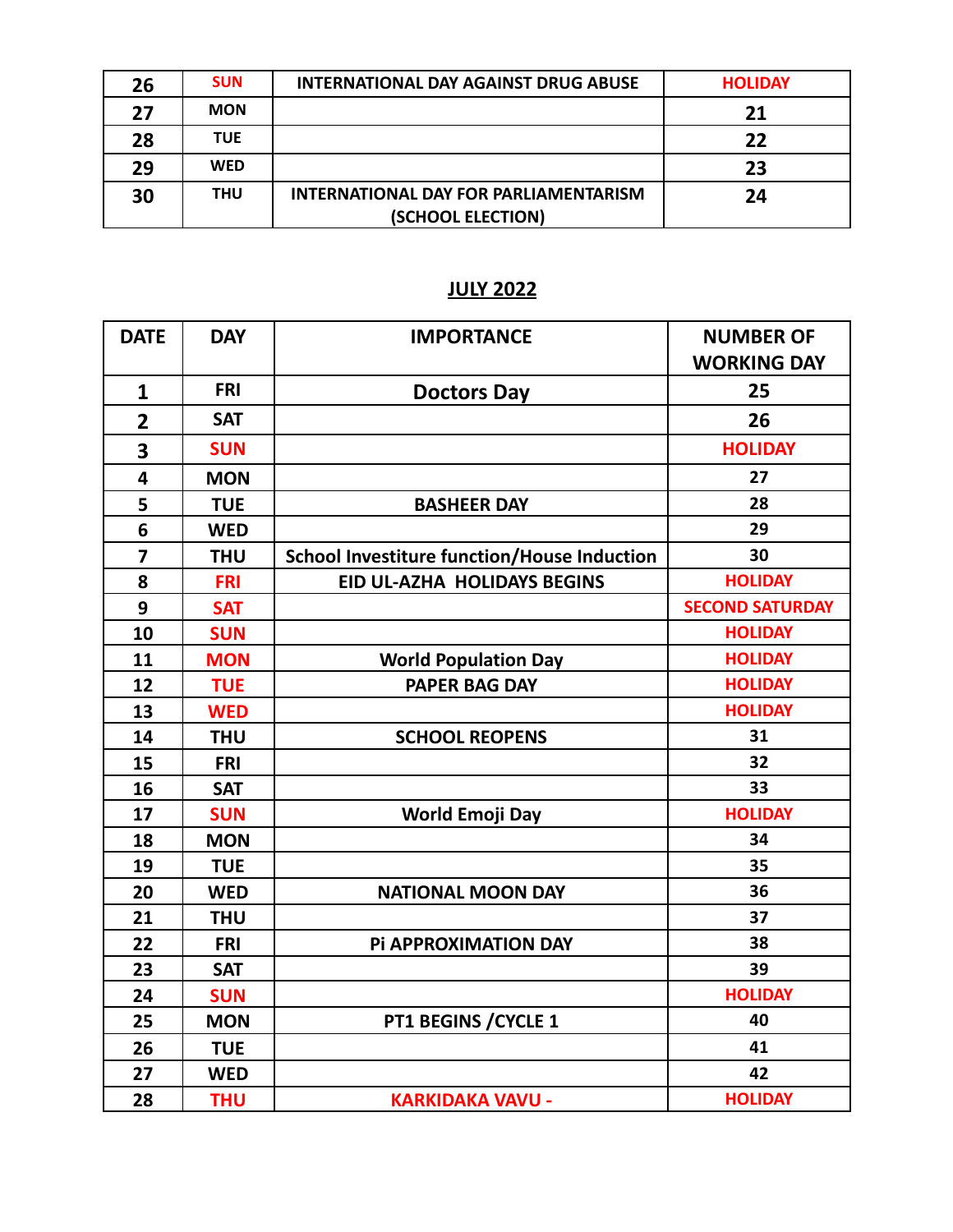|    |            | <b>WORLD NATURE CONSERVATION DAY</b> |                |
|----|------------|--------------------------------------|----------------|
| 29 | <b>FRI</b> | <b>INTERNATIONAL TIGER DAY</b>       | 43             |
| 30 | <b>SAT</b> |                                      | 44             |
| 31 | <b>SUN</b> |                                      | <b>HOLIDAY</b> |

## **AUGUST 2022**

| <b>DATE</b>    | <b>DAY</b> | <b>IMPORTANCE</b>                 | <b>NUMBER OF</b>       |
|----------------|------------|-----------------------------------|------------------------|
|                |            |                                   | <b>WORKING DAY</b>     |
| $\mathbf{1}$   | <b>MON</b> |                                   | 45                     |
| $\overline{2}$ | <b>TUE</b> |                                   | 46                     |
| 3              | <b>WED</b> |                                   | 47                     |
| 4              | <b>THU</b> |                                   | 48                     |
| 5              | <b>FRI</b> |                                   | 49                     |
| 6              | <b>SAT</b> | <b>HIROSHIMA DAY</b>              | 50                     |
|                |            | <b>OPEN HOUSE FOR ALL CLASSES</b> |                        |
| $\overline{7}$ | <b>SUN</b> |                                   | <b>HOLIDAY</b>         |
| 8              | <b>MON</b> | <b>MUHARRAM</b>                   | <b>HOLIDAY</b>         |
| 9              | <b>TUE</b> | <b>NAGASAKI DAY</b>               | 51                     |
| 10             | <b>WED</b> |                                   | 52                     |
| 11             | <b>THU</b> |                                   | 53                     |
| 12             | <b>FRI</b> |                                   | 54                     |
| 13             | <b>SAT</b> | <b>WORLD LEFT HAND DAY</b>        | <b>SECOND SATURDAY</b> |
| 14             | <b>SUN</b> |                                   | <b>HOLIDAY</b>         |
| 15             | <b>MON</b> | <b>INDEPENDENCE DAY</b>           | <b>HOLIDAY</b>         |
| 16             | <b>TUE</b> |                                   | 55                     |
| 17             | <b>WED</b> | <b>FARMERS DAY</b>                | 56                     |
| 18             | <b>THU</b> | <b>SREEKRISHNA JAYANTHI</b>       | <b>HOLIDAY</b>         |
| 19             | <b>FRI</b> | <b>World Photography day</b>      | 57                     |
| 20             | <b>SAT</b> |                                   | 58                     |
| 21             | <b>SUN</b> |                                   | <b>HOLIDAY</b>         |
| 22             | <b>MON</b> | <b>WORLD FOLKLOR DAY</b>          | 59                     |
| 23             | <b>TUE</b> |                                   | 60                     |
| 24             | <b>WED</b> |                                   | 61                     |
| 25             | <b>THU</b> | <b>SCHOOL ARTS FEST</b>           | 62                     |
| 26             | <b>FRI</b> | <b>SCHOOL ARTS FEST</b>           | 63                     |
| 27             | <b>SAT</b> | <b>SCHOOL ENGLISH FEST</b>        | 64                     |
| 28             | <b>SUN</b> |                                   | <b>HOLIDAY</b>         |
| 29             | <b>MON</b> | <b>NATIONAL SPORTS DAY</b>        | 65                     |
| 30             | <b>TUE</b> |                                   | 66                     |
| 31             | <b>WED</b> |                                   | 67                     |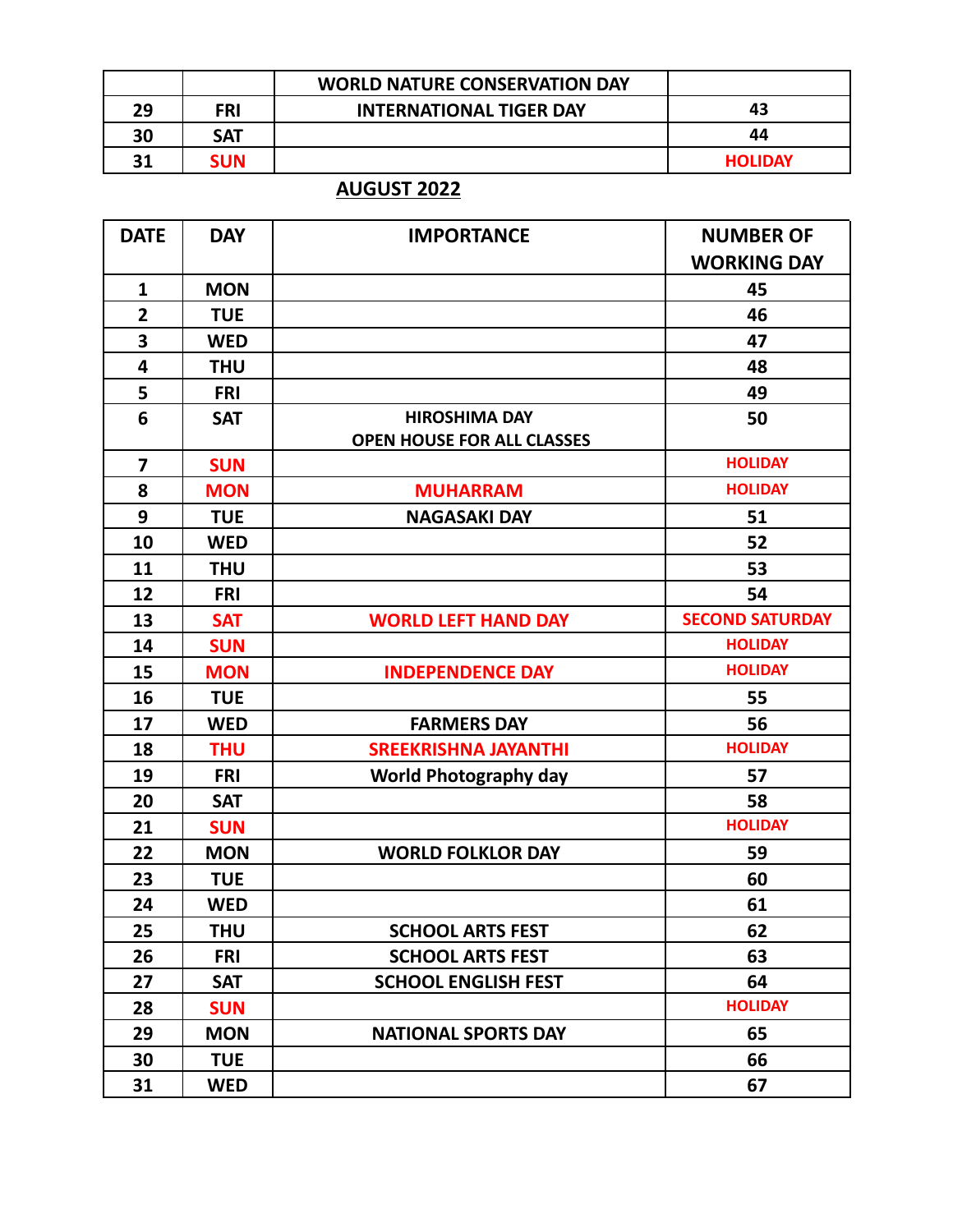#### **SEPTEMBER-2022**

| <b>DATE</b>    | <b>DAY</b> | <b>IMPORTANCE</b>                 | <b>NUMBER OF</b>       |
|----------------|------------|-----------------------------------|------------------------|
|                |            |                                   | <b>WORKING DAY</b>     |
| $\mathbf{1}$   | <b>THU</b> |                                   | 68                     |
| $\overline{2}$ | <b>FRI</b> | <b>WORLD COCONUT DAY</b>          | 69                     |
| 3              | <b>SAT</b> |                                   | 70                     |
| 4              | <b>SUN</b> |                                   | <b>HOLIDAY</b>         |
| 5              | <b>MON</b> | <b>NATIONAL TEACHERS DAY</b>      | 71                     |
| 6              | <b>TUE</b> | <b>ONAM HOLIDAYS BEGINS</b>       | <b>HOLIDAY</b>         |
| $\overline{7}$ | <b>WED</b> |                                   | <b>HOLIDAY</b>         |
| 8              | <b>THU</b> | <b>WORLD LITERACY DAY</b>         | <b>HOLIDAY</b>         |
| 9              | <b>FRI</b> |                                   | <b>HOLIDAY</b>         |
| 10             | <b>SAT</b> |                                   | <b>SECOND SATURDAY</b> |
| 11             | <b>SUN</b> | <b>WORLD FIRST AID DAY</b>        | <b>HOLIDAY</b>         |
| 12             | <b>MON</b> | <b>SCHOOL REOPENS</b>             | 72                     |
| 13             | <b>TUE</b> |                                   | 73                     |
| 14             | <b>WED</b> | <b>HINDI DIVAS</b>                | 74                     |
| 15             | <b>THU</b> |                                   | 75                     |
| 16             | <b>FRI</b> | <b>WORLD OZONE DAY</b>            | 76                     |
| 17             | <b>SAT</b> | PT2 BEGINS / CYCLE 2              | 77                     |
| 18             | <b>SUN</b> |                                   | <b>HOLIDAY</b>         |
| 19             | <b>MON</b> |                                   | 78                     |
| 20             | <b>TUE</b> |                                   | 79                     |
| 21             | <b>WED</b> | <b>SREE NARAYANA GURU SAMADHI</b> | <b>HOLIDAY</b>         |
| 22             | <b>THU</b> |                                   | 80                     |
| 23             | <b>FRI</b> |                                   | 81                     |
| 24             | <b>SAT</b> |                                   | 82                     |
| 25             | <b>SUN</b> |                                   | <b>HOLIDAY</b>         |
| 26             | <b>MON</b> |                                   | 83                     |
| 27             | <b>TUE</b> |                                   | 84                     |
| 28             | <b>WED</b> |                                   | 85                     |
| 29             | <b>THU</b> | KIDS FEST/PARENTS MEET GRADE 10th | 86                     |
| 30             | <b>FRI</b> | <b>KIDS FEST</b>                  | 87                     |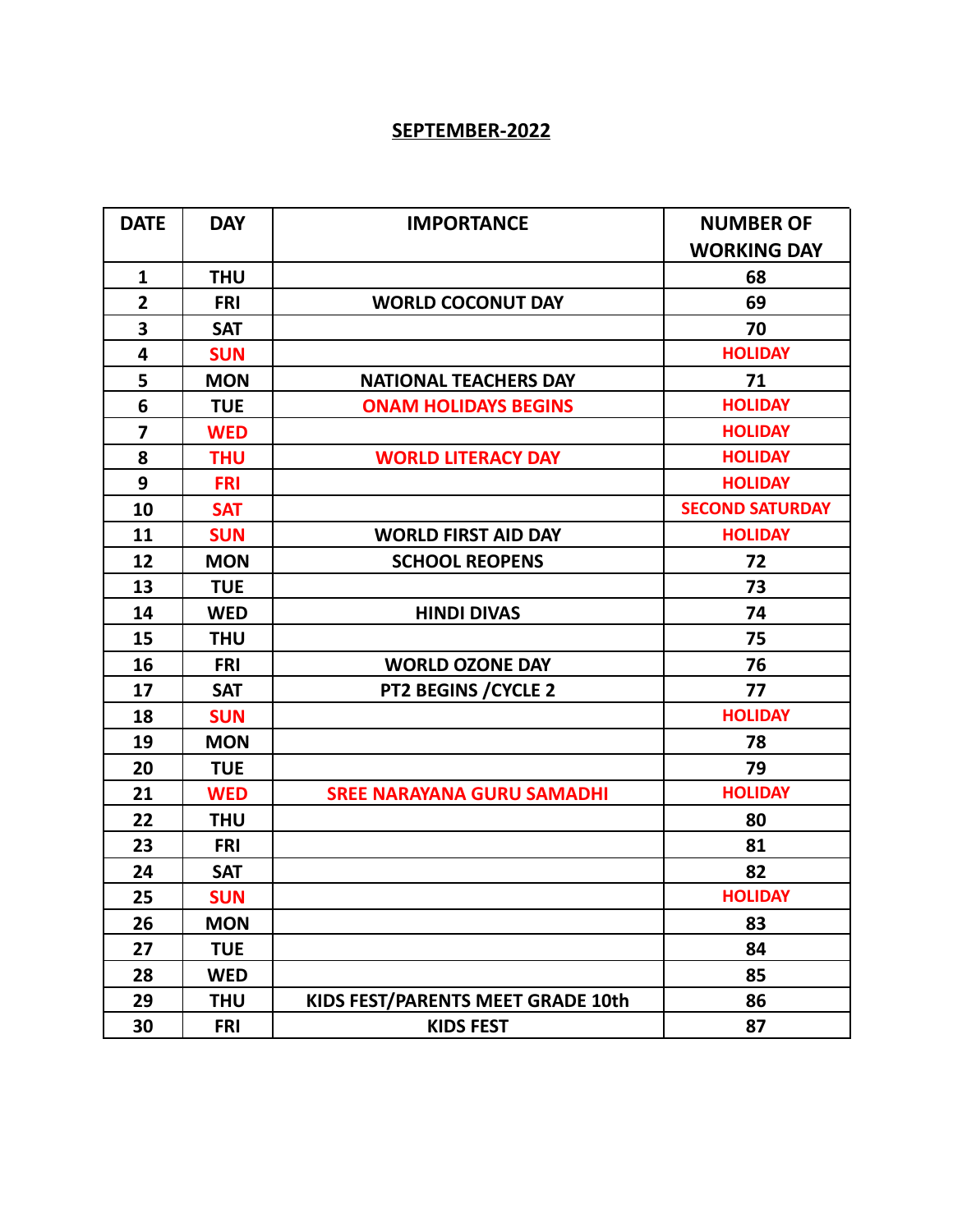#### **OCTOBER 2022**

| <b>DATE</b>    | <b>DAY</b> | <b>IMPORTANCE</b>                           | <b>NUMBER OF</b>       |
|----------------|------------|---------------------------------------------|------------------------|
|                |            |                                             | <b>WORKING DAY</b>     |
| $\mathbf{1}$   | <b>SAT</b> | <b>INTERNATIONAL DAY FOR OLDER PERSONS</b>  | 88                     |
| $\overline{2}$ | <b>SUN</b> | <b>GANDHI JAYANTI</b>                       | <b>HOLIDAY</b>         |
| 3              | <b>MON</b> |                                             | 89                     |
| 4              | <b>TUE</b> | <b>MAHANAVAMI</b>                           | <b>HOLIDAY</b>         |
| 5              | <b>WED</b> | <b>VIJAYADASHAMI</b>                        | <b>HOLIDAY</b>         |
| 6              | <b>THU</b> |                                             | 90                     |
| $\overline{7}$ | <b>FRI</b> |                                             | 91                     |
| 8              | <b>SAT</b> | <b>INDIAN AIR FORCE DAY / MILAD SHAREEF</b> | <b>SECOND SATURDAY</b> |
| 9              | <b>SUN</b> | <b>WORLD POSTAL DAY</b>                     | <b>HOLIDAY</b>         |
| 10             | <b>MON</b> | <b>WORLD MENTAL HEALTH DAY</b>              | 92                     |
| 11             | <b>TUE</b> |                                             | 93                     |
| 12             | <b>WED</b> |                                             | 94                     |
| 13             | <b>THU</b> |                                             | 95                     |
| 14             | <b>FRI</b> |                                             | 96                     |
| 15             | <b>SAT</b> | <b>GLOBAL HANDWASHING DAY / WORLD</b>       | 97                     |
|                |            | <b>STUDENTS DAY</b>                         |                        |
| 16             | <b>SUN</b> | <b>WORLD FOOD DAY</b>                       | <b>HOLIDAY</b>         |
| 17             | <b>MON</b> |                                             | 98                     |
| 18             | <b>TUE</b> |                                             | 99                     |
| 19             | <b>WED</b> |                                             | 100                    |
| 20             | <b>THU</b> |                                             | 101                    |
| 21             | <b>FRI</b> | <b>TERM 1 ASSESSMENT BEGINS / CYCLE 3</b>   | 102                    |
| 22             | <b>SAT</b> |                                             | 103                    |
| 23             | <b>SUN</b> |                                             | <b>HOLIDAY</b>         |
| 24             | <b>MON</b> | <b>DEEPAVALI</b>                            | <b>HOLIDAY</b>         |
| 25             | <b>TUE</b> |                                             | 104                    |
| 26             | <b>WED</b> |                                             | 105                    |
| 27             | <b>THU</b> |                                             | 106                    |
| 28             | <b>FRI</b> |                                             | 107                    |
| 29             | <b>SAT</b> | <b>WORLD INTERNET DAY</b>                   | 108                    |
| 30             | <b>SUN</b> |                                             | <b>HOLIDAY</b>         |
| 31             | <b>MON</b> |                                             | 109                    |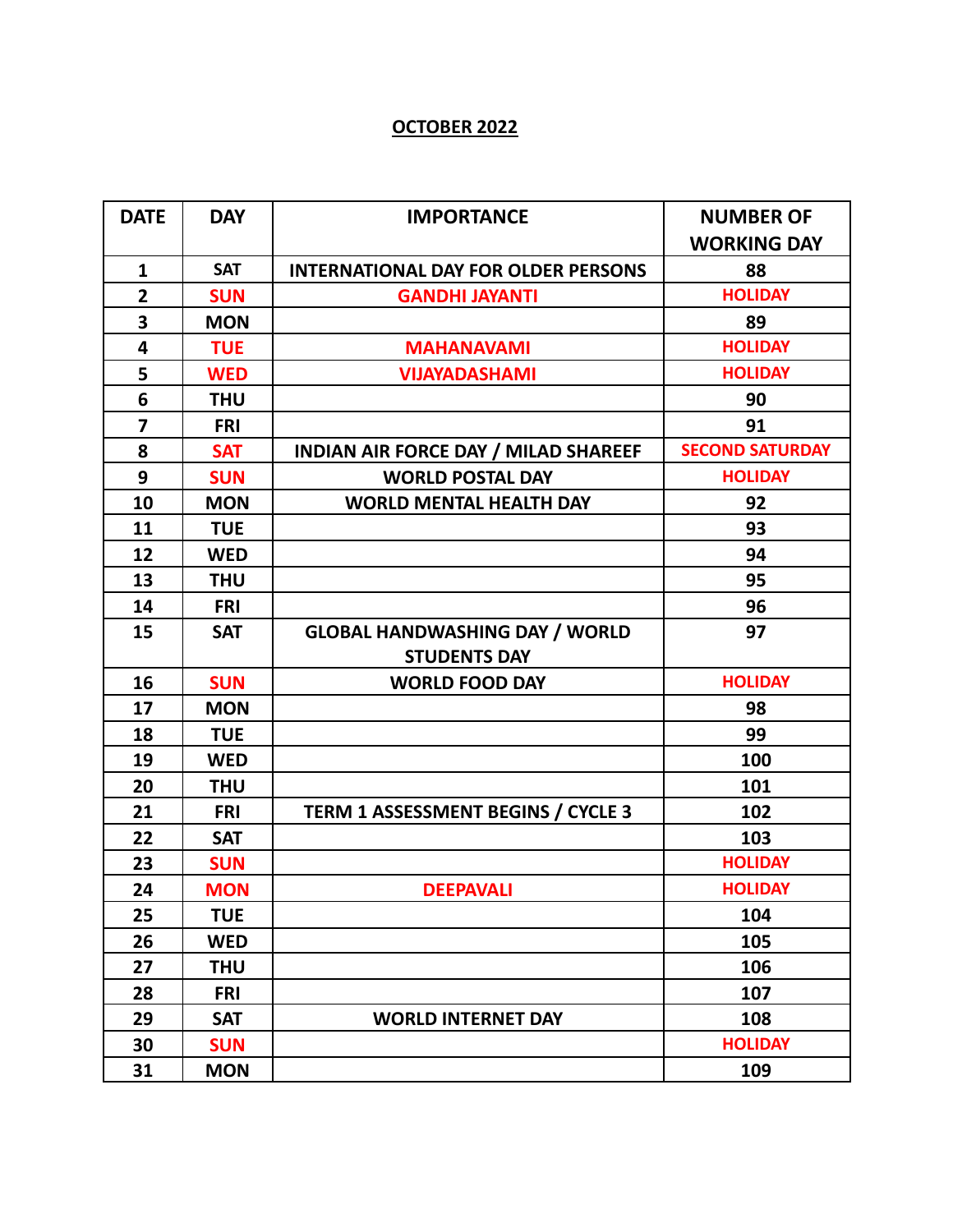## **NOVEMBER-2022**

| <b>DATE</b>             | <b>DAY</b> | <b>IMPORTANCE</b>                        | <b>NUMBER OF</b>       |
|-------------------------|------------|------------------------------------------|------------------------|
|                         |            |                                          | <b>WORKING DAY</b>     |
| $\mathbf{1}$            | <b>TUE</b> | <b>KERALA PIRAVI DAY / TERM 2 BEGINS</b> | 110                    |
| $\overline{2}$          | <b>WED</b> |                                          | 111                    |
| 3                       | <b>THU</b> |                                          | 112                    |
| 4                       | <b>FRI</b> |                                          | 113                    |
| 5                       | <b>SAT</b> |                                          | 114                    |
| 6                       | <b>SUN</b> |                                          | <b>HOLIDAY</b>         |
| $\overline{\mathbf{z}}$ | <b>MON</b> |                                          | 115                    |
| 8                       | <b>TUE</b> |                                          | 116                    |
| 9                       | <b>WED</b> |                                          | 117                    |
| 10                      | <b>THU</b> | <b>TRANSPORTATION DAY</b>                | 118                    |
| 11                      | <b>FRI</b> |                                          | 119                    |
| 12                      | <b>SAT</b> |                                          | <b>SECOND SATURDAY</b> |
| 13                      | <b>SUN</b> |                                          | <b>HOLIDAY</b>         |
| 14                      | <b>MON</b> | <b>CHILDREN'S DAY</b>                    | 120                    |
| 15                      | <b>TUE</b> | <b>OPEN HOUSE FOR KG TO GRADE 10</b>     | 121                    |
| 16                      | <b>WED</b> |                                          | 122                    |
| 17                      | <b>THU</b> |                                          | 123                    |
| 18                      | <b>FRI</b> |                                          | 124                    |
| 19                      | <b>SAT</b> |                                          | 125                    |
| 20                      | <b>SUN</b> |                                          | <b>HOLIDAY</b>         |
| 21                      | <b>MON</b> |                                          | 126                    |
| 22                      | <b>TUE</b> |                                          | 127                    |
| 23                      | <b>WED</b> |                                          | 128                    |
| 24                      | <b>THU</b> |                                          | 129                    |
| 25                      | <b>FRI</b> |                                          | 130                    |
| 26                      | <b>SAT</b> | <b>KIDS SPORTS</b>                       | 131                    |
| 27                      | <b>SUN</b> |                                          | <b>HOLIDAY</b>         |
| 28                      | <b>MON</b> |                                          | 132                    |
| 29                      | <b>TUE</b> | <b>ANNUAL SPORTS</b>                     | 133                    |
| 30                      | <b>WED</b> | <b>ANNUAL SPORTS / NATIONAL FLAG DAY</b> | 134                    |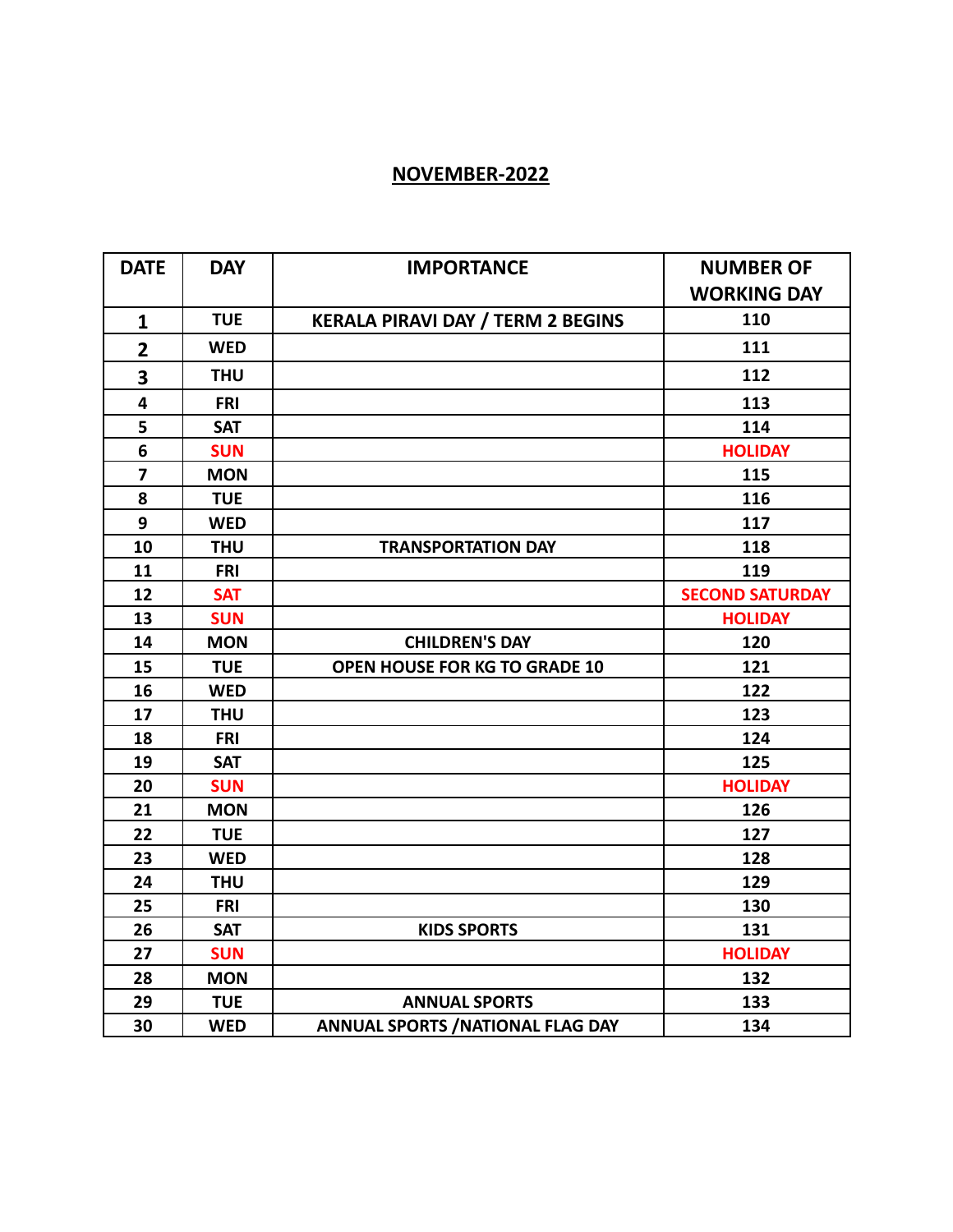#### **DECEMBER-2022**

| <b>DATE</b>             | <b>DAY</b> | <b>IMPORTANCE</b>                                                   | <b>NUMBER OF</b>       |
|-------------------------|------------|---------------------------------------------------------------------|------------------------|
|                         |            |                                                                     | <b>WORKING DAY</b>     |
| $\mathbf{1}$            | <b>THU</b> | <b>AIDS DAY</b>                                                     | 135                    |
| $\overline{2}$          | <b>FRI</b> |                                                                     | 136                    |
| 3                       | <b>SAT</b> |                                                                     | 137                    |
| 4                       | <b>SUN</b> | <b>NAVY DAY</b>                                                     | <b>HOLIDAY</b>         |
| 5                       | <b>MON</b> | <b>WORLD SOIL DAY</b>                                               | 138                    |
| 6                       | <b>TUE</b> |                                                                     | 139                    |
| $\overline{\mathbf{z}}$ | <b>WED</b> |                                                                     | 140                    |
| 8                       | <b>THU</b> |                                                                     | 141                    |
| 9                       | <b>FRI</b> |                                                                     | 142                    |
| 10                      | <b>SAT</b> | <b>HUMAN RIGHTS DAY</b>                                             | <b>SECOND SATURDAY</b> |
| 11                      | <b>SUN</b> | <b>INTERNATIONAL MOUNTAIN DAY</b>                                   | <b>HOLIDAY</b>         |
| 12                      | <b>MON</b> |                                                                     | 143                    |
| 13                      | <b>TUE</b> |                                                                     | 144                    |
| 14                      | <b>WED</b> | NATIONAL ENERGY CONSERVATION DAY                                    | 145                    |
| 15                      | <b>THU</b> |                                                                     | 146                    |
| 16                      | <b>FRI</b> |                                                                     | 147                    |
| 17                      | <b>SAT</b> |                                                                     | 148                    |
| 18                      | <b>SUN</b> | <b>ARABIC DAY</b>                                                   | <b>HOLIDAY</b>         |
| 19                      | <b>MON</b> |                                                                     | 149                    |
| 20                      | <b>TUE</b> |                                                                     | 150                    |
| 21                      | <b>WED</b> |                                                                     | 151                    |
| 22                      | <b>THU</b> | <b>NATIONAL MATHEMATICS DAY</b>                                     | 152                    |
| 23                      | <b>FRI</b> |                                                                     | 153                    |
| 24                      | <b>SAT</b> | <b>XMAS HOLIDAY BEGINS</b>                                          | <b>HOLIDAY</b>         |
| 25                      | <b>SUN</b> |                                                                     | <b>HOLIDAY</b>         |
| 26                      | <b>MON</b> |                                                                     | <b>HOLIDAY</b>         |
| 27                      | <b>TUE</b> |                                                                     | <b>HOLIDAY</b>         |
| 28                      | <b>WED</b> |                                                                     | <b>HOLIDAY</b>         |
| 29                      | <b>THU</b> |                                                                     | <b>HOLIDAY</b>         |
| 30                      | <b>FRI</b> | <b>SCHOOL REOPENS / PT3 FOR ALL CLASSES &amp;</b><br><b>CYCLE 4</b> | 154                    |
| 31                      | <b>SAT</b> |                                                                     | 155                    |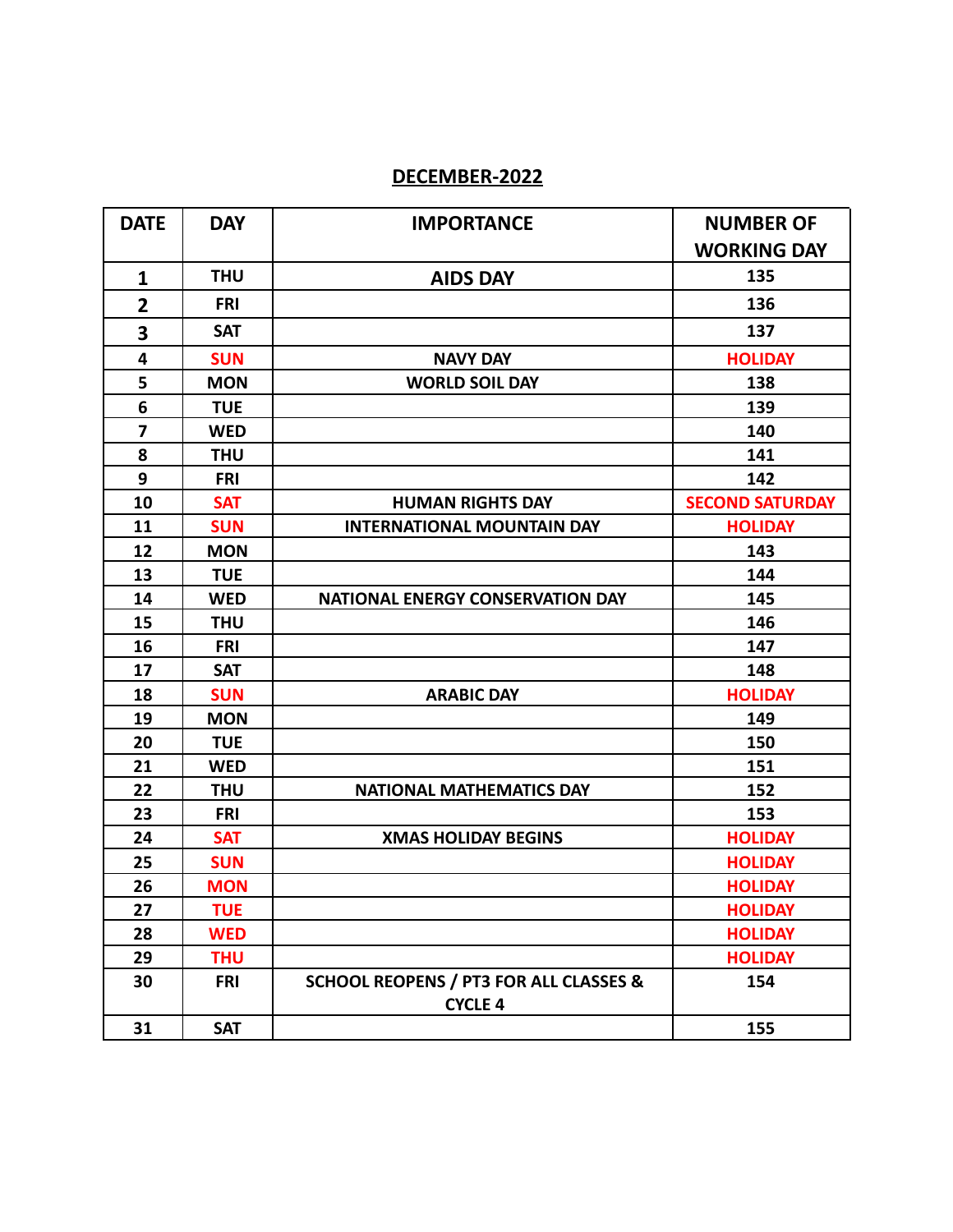## **JANUARY-2023**

| <b>DATE</b>             | <b>DAY</b> | <b>IMPORTANCE</b>                         | <b>NUMBER OF</b>       |
|-------------------------|------------|-------------------------------------------|------------------------|
|                         |            |                                           | <b>WORKING DAY</b>     |
| $\mathbf{1}$            | <b>SUN</b> |                                           | <b>HOLIDAY</b>         |
| $\overline{2}$          | <b>MON</b> | <b>Mannam Jayanthi</b>                    | <b>HOLIDAY</b>         |
| 3                       | <b>TUE</b> |                                           | 156                    |
| $\overline{\mathbf{4}}$ | <b>WED</b> | <b>WORLD BRAILLE DAY</b>                  | 157                    |
| 5                       | <b>THU</b> |                                           | 158                    |
| 6                       | <b>FRI</b> |                                           | 159                    |
| $\overline{\mathbf{z}}$ | <b>SAT</b> | <b>CLASS PTA FOR GRADE 9th &amp; 10th</b> | 160                    |
| 8                       | <b>SUN</b> |                                           | <b>HOLIDAY</b>         |
| 9                       | <b>MON</b> |                                           | 161                    |
| 10                      | <b>TUE</b> |                                           | 162                    |
| 11                      | <b>WED</b> |                                           | 163                    |
| 12                      | <b>THU</b> | YOUTH DAY                                 | 164                    |
| 13                      | <b>FRI</b> |                                           | 165                    |
| 14                      | <b>SAT</b> | <b>SECOND SATURDAY</b>                    | <b>SECOND SATURDAY</b> |
| 15                      | <b>SUN</b> | <b>ARMY DAY</b>                           | <b>HOLIDAY</b>         |
| 16                      | <b>MON</b> |                                           | 166                    |
| 17                      | <b>TUE</b> |                                           | 167                    |
| 18                      | <b>WED</b> |                                           | 168                    |
| 19                      | <b>THU</b> |                                           | 169                    |
| 20                      | <b>FRI</b> |                                           | 170                    |
| 21                      | <b>SAT</b> |                                           | 171                    |
| 22                      | <b>SUN</b> |                                           | <b>HOLIDAY</b>         |
| 23                      | <b>MON</b> | <b>FIRST MODEL EXAM FOR GRADE 10th</b>    | 171                    |
| 24                      | <b>TUE</b> | <b>NATIONAL GIRL CHILD DAY</b>            | 172                    |
| 25                      | <b>WED</b> |                                           | 173                    |
| 26                      | <b>THU</b> | <b>REPUBLIC DAY</b>                       | <b>HOLIDAY</b>         |
| 27                      | <b>FRI</b> |                                           | 174                    |
| 28                      | <b>SAT</b> |                                           | 175                    |
| 29                      | <b>SUN</b> |                                           | <b>HOLIDAY</b>         |
| 30                      | <b>MON</b> |                                           | 176                    |
| 31                      | <b>TUE</b> |                                           | 177                    |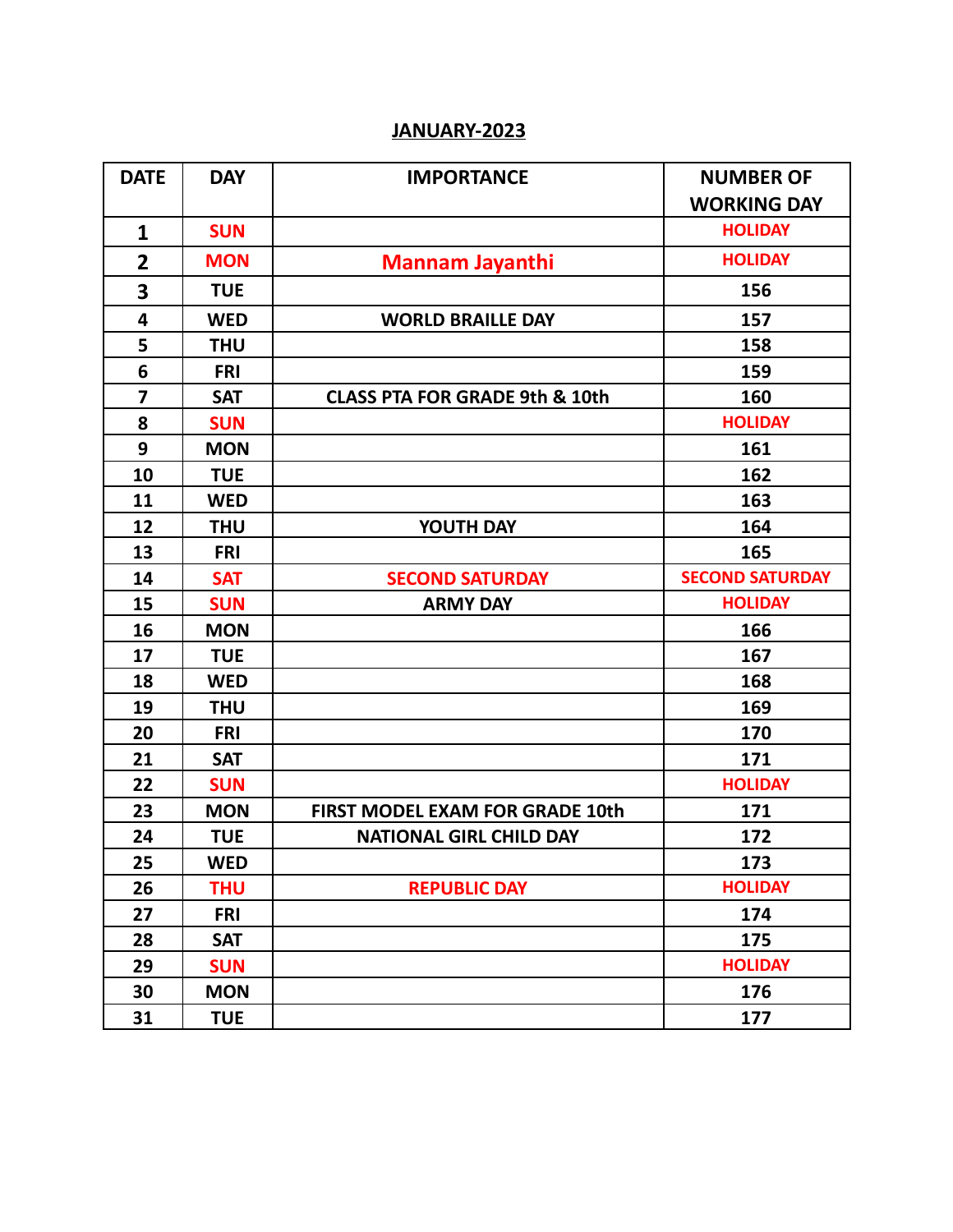#### **FEBRUARY-2023**

| <b>DATE</b>             | <b>DAY</b> | <b>IMPORTANCE</b>                        | <b>NUMBER OF</b>       |
|-------------------------|------------|------------------------------------------|------------------------|
|                         |            |                                          | <b>WORKING DAY</b>     |
| 1                       | <b>WED</b> | <b>ANNUAL EXAMINATION FOR GRADE 9</b>    | 178                    |
|                         |            | <b>BEGINS</b>                            |                        |
| $\overline{2}$          | <b>THU</b> |                                          | 179                    |
| 3                       | <b>FRI</b> |                                          | 180                    |
| 4                       | <b>SAT</b> | <b>Cancer Day</b>                        | 181                    |
| 5                       | <b>SUN</b> |                                          | <b>HOLIDAY</b>         |
| 6                       | <b>MON</b> |                                          | 182                    |
| $\overline{\mathbf{z}}$ | <b>TUE</b> |                                          | 183                    |
| 8                       | <b>WED</b> |                                          | 184                    |
| 9                       | <b>THU</b> |                                          | 185                    |
| 10                      | <b>FRI</b> | <b>RESULT OF GRADE 9th</b>               | 186                    |
| 11                      | <b>SAT</b> | <b>ANNUAL DAY</b>                        | <b>SECOND SATURDAY</b> |
| 12                      | <b>SUN</b> |                                          | <b>HOLIDAY</b>         |
| 13                      | <b>MON</b> | <b>ANNUAL EXAM FOR GRADE 8th AND</b>     | 187                    |
|                         |            | <b>SECOND MODEL FOR GRADE 10 BEGINS</b>  |                        |
| 14                      | <b>TUE</b> | <b>NEW GRADE 10 th STARTS</b>            | 188                    |
| 15                      | <b>WED</b> |                                          | 189                    |
| 16                      | <b>THU</b> |                                          | 190                    |
| 17                      | <b>FRI</b> |                                          | 191                    |
| 18                      | <b>SAT</b> | <b>SHIVARATHRI</b>                       | <b>HOLIDAY</b>         |
| 19                      | <b>SUN</b> | <b>World Radio Day</b>                   | <b>HOLIDAY</b>         |
| 20                      | <b>MON</b> | <b>ACTIVITY BASED ASSESSMENT BEGINS</b>  | 192                    |
| 21                      | <b>TUE</b> | <b>INTERNATIONAL MOTHER LANGUAGE DAY</b> | 193                    |
| 22                      | <b>WED</b> |                                          | 194                    |
| 23                      | <b>THU</b> |                                          | 195                    |
| 24                      | <b>FRI</b> |                                          | 196                    |
| 25                      | <b>SAT</b> | <b>RESULT OF GRADE 8tH</b>               | 197                    |
| 26                      | <b>SUN</b> |                                          | <b>HOLIDAY</b>         |
| 27                      | <b>MON</b> | <b>NEW SESSION GRADE 9 START</b>         | 198                    |
| 28                      | <b>TUE</b> | <b>NATIONAL SCIENCE DAY</b>              | 199                    |